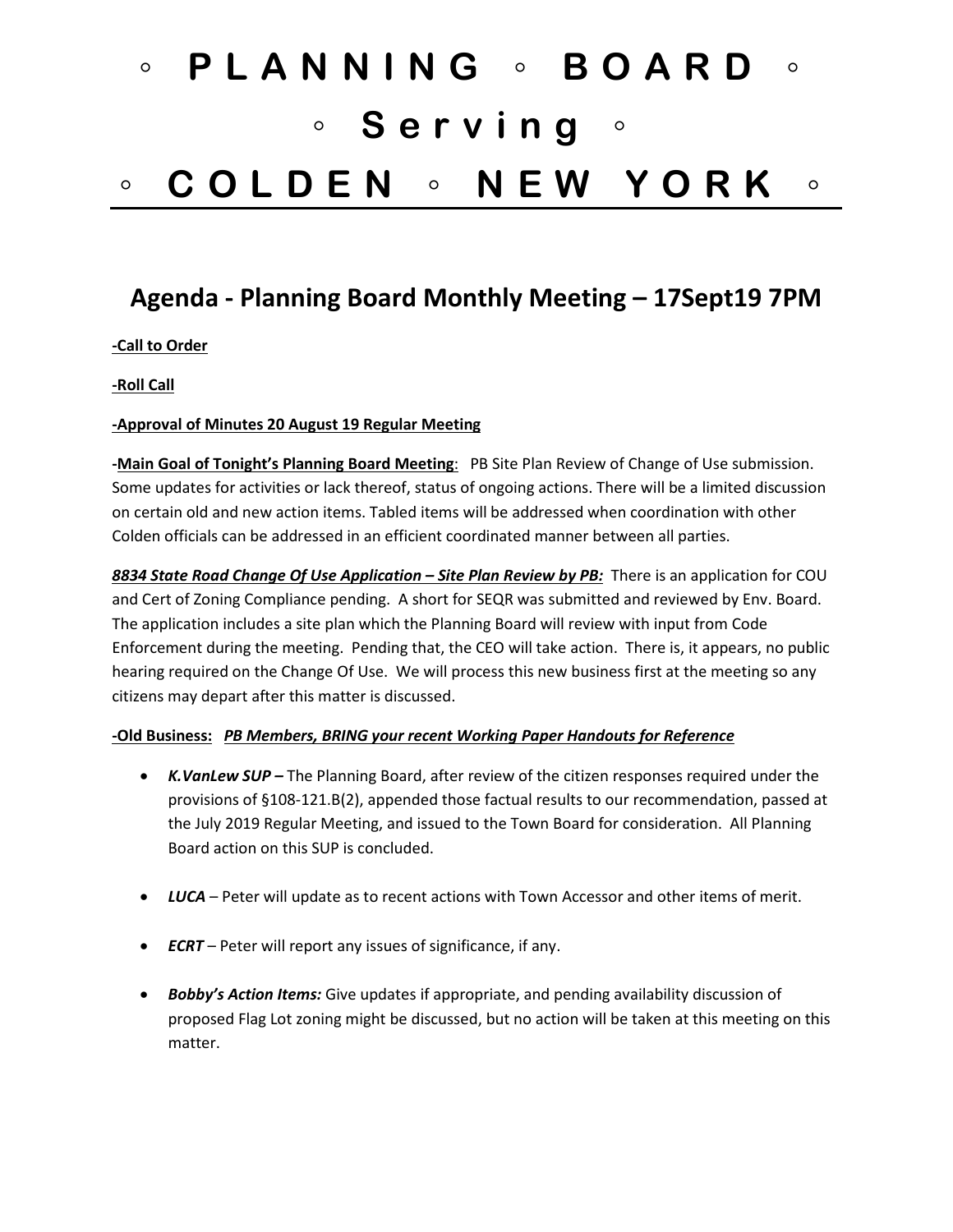- *Rich's Actions Items:* Rich to update the members on any new thoughts/ideas regarding smaller homes and any impacted applicable codes (NYS and Town) for each zoning district in Colden.
- *Spectrum Cable Service Enhancement Status-* Our POC at Spectrum/Charter has indicated that all buildout in Colden is now finished. Almost all of the town is now covered with orderable services, although some homes will be "non-standard" installations due to their setback from the road frontage. This is in accordance with NYS Franchise Agreements as in force within Colden. Walt will explain the new policy which does NOT allow release of a mapping display showing the service availability. However our POC has offered a procedure by which the PB can make those inquiries and obtain information for citizens who inquire.
- *Colden's Clean Energy Community Initiative Updates -* Several activities since last meeting took place. They include:
	- o As of the date of the Planning Board meeting in September it appears that a total of 9 citizens have signed contracts with CIR under this Colden Solarize Campaign. There are still many outstanding proposals awaiting decision which must be made by 9/30/19. Five towns are part of the campaign's consortium but in terms of citizen participation, Colden is by far the leader community in this initiative.
	- o The Senior Center will host a Solar-For-All seminar at their meeting on 9/24/19 at Noon. Lunch will follow afterwards. We coordinated this through the efforts of Councilperson Zubrick on this matter.
	- o We continue to our NYSERDA CEC goal of either 10 Solar-For-All and/or 10 New PV Installations in Colden during the Solarize period which expires 12/31/19. Meeting either or both of those targets will earn another High Impact Area certification for Colden.
	- o News! As reported last month: The New York State Energy Research and Development Authority (NYSERDA) *has designated Colden as a Clean Energy Community* due to four completed High Impact Areas (CEO training + Benchmarking + Adopting Colden USP for PV + LED Luminaire Conversion). We have received approval of a press release and that release has been submitted to various media for publication.
- **Continued Discussion of procedures and fees for changes, upgrades, modifications and new co**-locations of telemetry and telecommunications/media broadcast equipment on existing Tower facilities in Colden should be reviewed by CEO staff.
- *Planning Board Update at Town Board Workshop* The PB Chairman gave an informal update on a few matters at the September Town Board Workshop, as documented in their minutes. A "file content inventory" review of the KVanLew SUP and related correspondence was done by the Supervisor to confirm all had a complete SUP file. No PB comments or clarifications were solicited or needed as the PB Advisory Recommendation was previously supplied to the TB along with a memo on the implementation of the 1,250' criteria of the SUP notice in Zoning Chapter 108. The KVL SUP public hearing date was later set at the Town Board meeting. A general